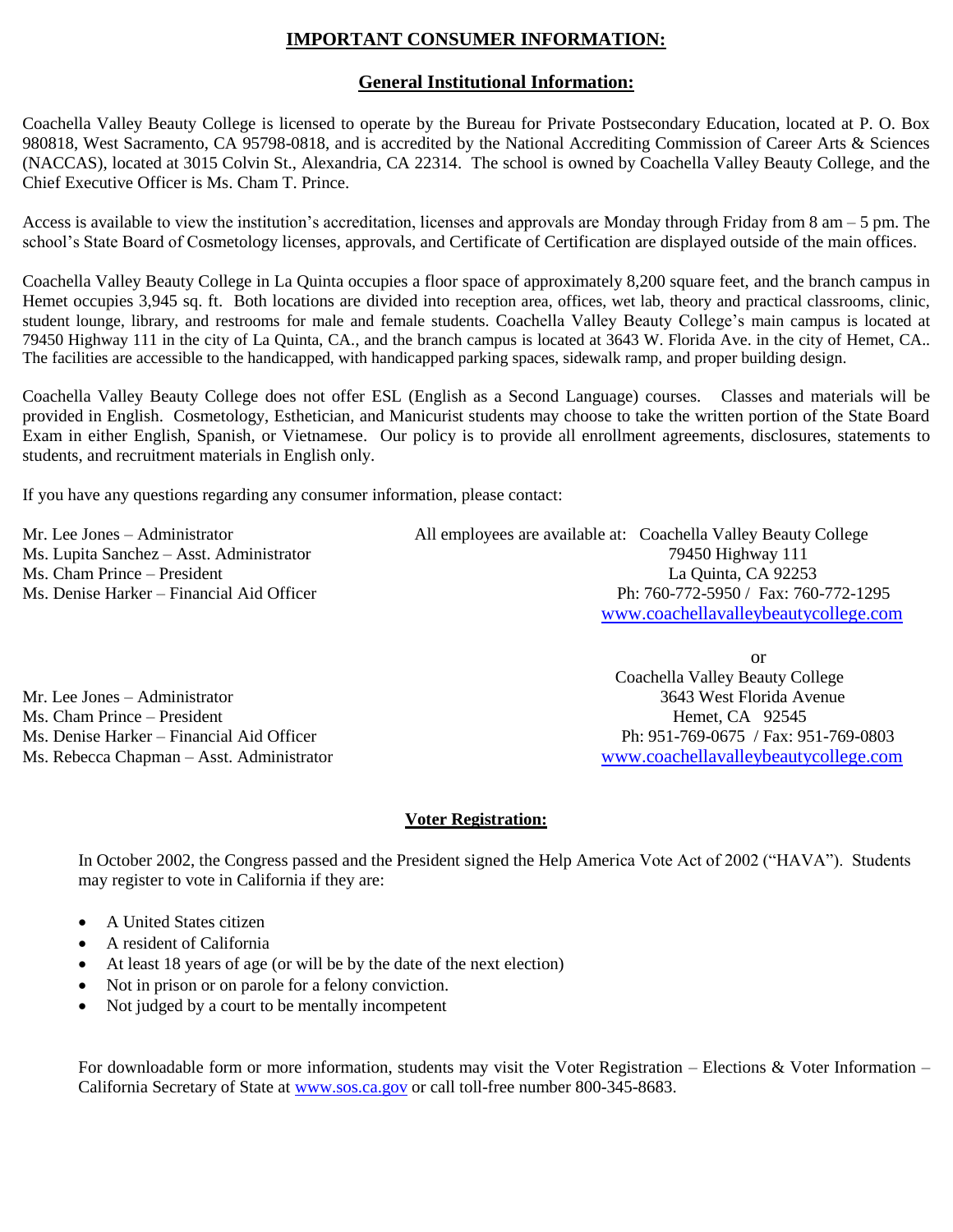#### **Vaccination Policy:**

As adult learners, students attending Coachella Valley Beauty College are expected and assumed to be current with all required vaccinations. Coachella Valley Beauty College does not require any information regarding vaccinations from potential students to enroll.

#### **Constitution and Citizenship Day (September 17th):**

Our institution complies with the "Consolidated Appropriations Act, 2005." The laws states that "each educational institution that receives Federal funds for a fiscal year shall hold an educational program on the United States Constitution of September 17 of such year for the students served the educational institution." The law requires that Constitution Day be held on September 17 of each year, commemorating the September 17,1787 signing of the Constitution. However, when September 17 falls on a Saturday, Sunday, or holiday, Constitution Day shall be held during the preceding or following week.

#### **Copyright Infringement & Illegal File Sharing – Policies and Sanctions:**

Intellectual properties include copyrights, trademarks, patents, and trade secrets covered by copyright law. Copyright infringement (or copyright violation) is the unauthorized, prohibited use to reproduce ideas or information without any intention of paying for it.

For electronic and audio-visual media, unauthorized reproduction and distribution is also commonly referred to as **piracy.**  Besides, unauthorized downloading of movies, music and software is damaging the economy.

Penalties for copyright infringement include civil and criminal penalties. In general, anyone found liable for civil copyright infringement may be ordered to pay either actual damages or "statutory" damages affixed at not less than \$750 and not more than \$30,000 per work infringed. For "willful" infringement, a court may award up to \$150,000 per work infringed. A court can in its discretion, also assess costs and attorney's fees. For details, see Title 17, Unite States Code, Sections 504, 505. Willful copyright infringement can also result in criminal penalties, including imprisonment of up to five years and fines of up to \$250,000 per offense. For more information, please see the website of the U.S. Copyright Office at (www.copyright.gov).

When students are found guilty of an academic offence, a penalty will be assigned ranging from a warning to a suspension or expulsion from the institution.

#### **Emergency Procedure:**

- In the event of a fire, dial 9-1-1 to report the fire
- In a major emergency, such as a wildfire or widespread hazardous materials release, the entire campus may be evacuated and areas closest to the danger area will be evacuated first.
- Stay calm, do not rush or panic
- Safely stop your work
- Gather your personal belongings if it is safe to do so
- Close, but do not lock, your office door and window if it is safe to do so
- Test closed doors for heat and/or fire by touching the door with the back of your hand; do not proceed if hot
- Proceed calmly and safely to the designated Emergency Assembly Area (EAA)
- Follow instructions from emergency responders
- Do not re-enter building until you are instructed to do so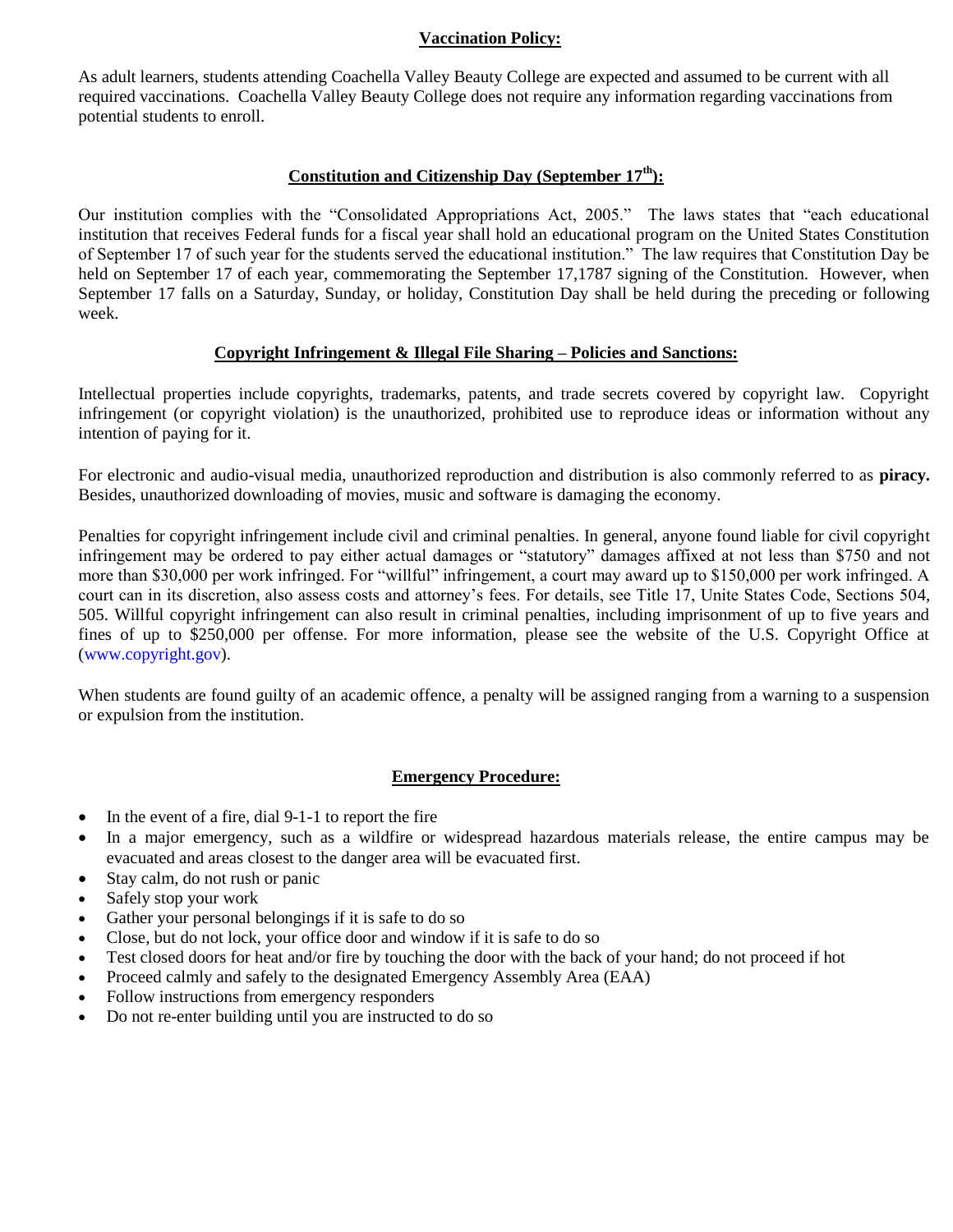### **NACCAS Completion, Placement, Licensure Rate DATA FOR LA QUINTA & HEMET COMBINED:**

**Note: The institution's accrediting agency has allowed flexibilities to the institution in the publication of its student outcome rates if the COVID-19 Pandemic has significantly impacted the ability of students to successfully graduate, sit for licensure and/or obtain employment. Any rates reported below that have been modified in accordance with these flexibilities have been adjusted in one of the following manners as indicated. (1)**

As documented in our **2020** Annual Report: **Completion, Placement, Licensure Rate: (Combined date for both locations)**

Graduation Rate: 74.14% Placement Rate: 77.08% Licensure Rate: 91.11%

..............................................**Institutional Rate Summary**:………………………

Number of exempt students from the 2020 Annual Report: 3

Item 1 - Number of students scheduled to graduate: 116

Item 2 - Number of students (from Item 1) who actually graduated as of deadline / submission of Annual Report: 86

Item 3 - Number of students (from Item 2) who are eligible for employment: 48

Item 4 - Number of eligible individuals (from Item 3) employed in a field for which training prepared them: 37

Item 5 - Number of individuals (from Item 2) who took all portions of their licensing exam: 45

Item 6 - Number of individuals (from Item 5) who passed all portions of licensing exam: 41

Item 7 - Length of longest NACCAS approved program taught in 2020 or 2021 (F/T or P/T) in weeks: 64

Item 8 - The total # of students who started training between September 1, 2020 to August 31, 2021 was 175

......................….**Program Specific Summary**…………………………..

# **Program: Manicuring (1)**

Graduation Rate: 100.0%

Placement Rate: 100.0%

Licensure Rate: 100.0%

Item 1 - Number of students scheduled to graduate: 7

Item 2 - Number of students (from Item 1) who actually graduated as of deadline / submission of Annual Report: 7

Item 3 - Number of students (from Item 2) who are eligible for employment: 3

Item 4 - Number of eligible individuals (from Item 3) employed in a field for which training prepared them: 3

Item 5 - Number of individuals (from Item 2) who took all portions of their licensing exam: 3

Item 6 - Number of individuals (from Item 5) who passed all portions of licensing exam: 3

# **Program: Barbering (1)**

Graduation Rate: 53.57%

Placement Rate: 85.71%

Licensure Rate: 85.71%

Item 1 - Number of students scheduled to graduate: 28

Item 2 - Number of students (from Item 1) who actually graduated as of deadline / submission of Annual Report: 15

Item 3 - Number of students (from Item 2) who are eligible for employment: 14

Item 4 - Number of eligible individuals (from Item 3) employed in a field for which training prepared them: 12

Item 5 - Number of individuals (from Item 2) who took all portions of their licensing exam: 7

Item 6 - Number of individuals (from Item 5) who passed all portions of licensing exam: 6

**(1) Some students who previously enrolled at this institution and were unable to successfully graduate, sit for licensure and/or obtain employment attested that they were unable or unwilling to do so specifically due to the COVID-19 Pandemic. Students who made such attestations have been excluded from the calculation of this rate.**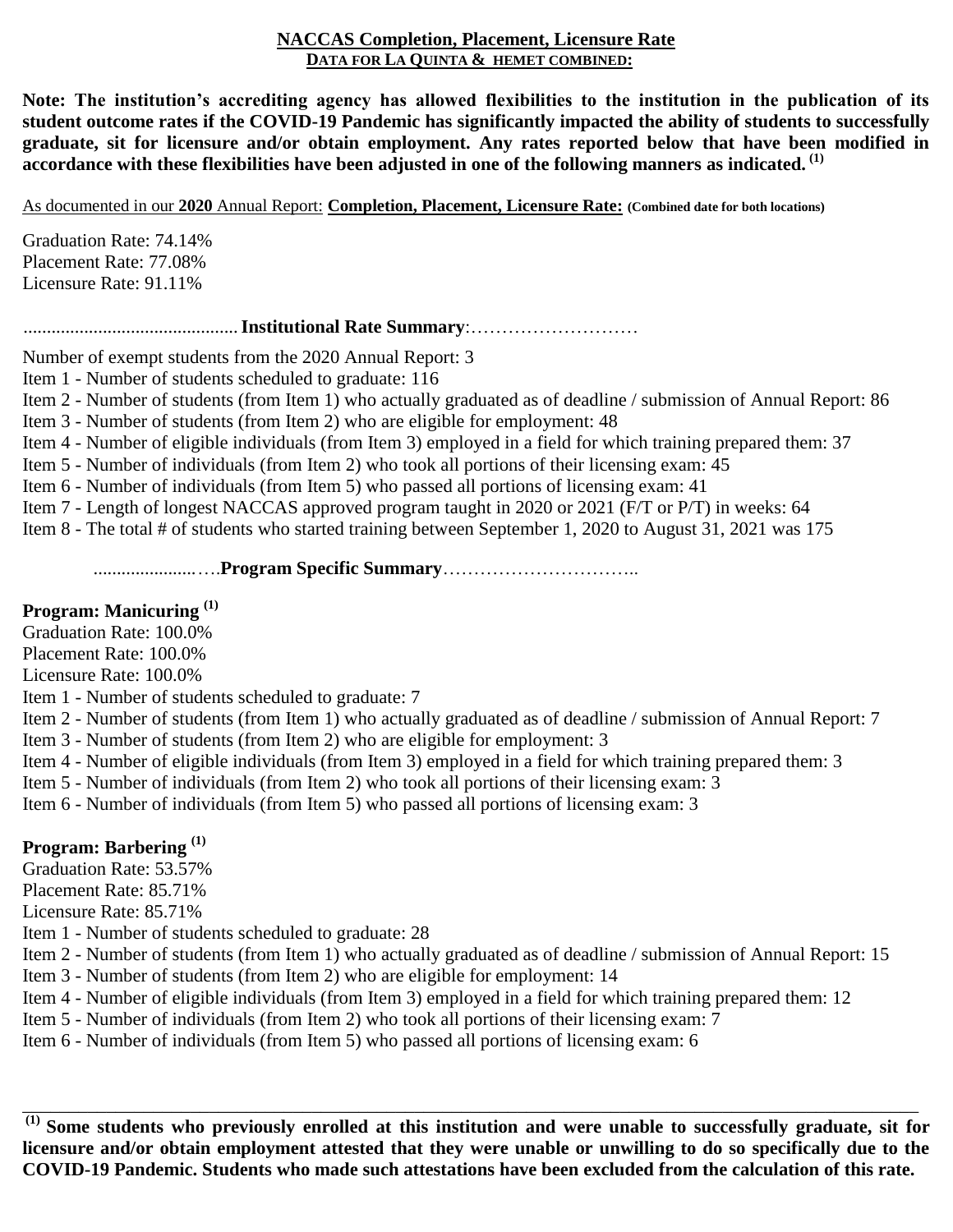# **Program: Esthetics (1)**

Graduation Rate: 83.64% Placement Rate: 68.00% Licensure Rate: 100.0% Item 1 - Number of students scheduled to graduate: 55 Item 2 - Number of students (from Item 1) who actually graduated as of deadline / submission of Annual Report: 46 Item 3 - Number of students (from Item 2) who are eligible for employment: 25 Item 4 - Number of eligible individuals (from Item 3) employed in a field for which training prepared them: 17 Item 5 - Number of individuals (from Item 2) who took all portions of their licensing exam: 24 Item 6 - Number of individuals (from Item 5) who passed all portions of licensing exam: 24

# **Program: Crossover Licensure (1)**

Graduation Rate: 100.0%

Placement Rate: Item 3 is Zero

Licensure Rate: Item 5 is zero

Item 1 - Number of students scheduled to graduate: 1

Item 2 - Number of students (from Item 1) who actually graduated as of deadline / submission of Annual Report: 1

Item 3 - Number of students (from Item 2) who are eligible for employment: 0

Item 4 - Number of eligible individuals (from Item 3) employed in a field for which training prepared them: 0

Item 5 - Number of individuals (from Item 2) who took all portions of their licensing exam: 0

Item 6 - Number of individuals (from Item 5) who passed all portions of licensing exam: 0

# **Program: Cosmetology (1)**

Graduation Rate: 68.00% Placement Rate: 83.33%

Licensure Rate: 72.73%

Item 1 - Number of students scheduled to graduate: 25

Item 2 - Number of students (from Item 1) who actually graduated as of deadline / submission of Annual Report: 17

Item 3 - Number of students (from Item 2) who are eligible for employment: 6

Item 4 - Number of eligible individuals (from Item 3) employed in a field for which training prepared them: 5

Item 5 - Number of individuals (from Item 2) who took all portions of their licensing exam: 11

Item 6 - Number of individuals (from Item 5) who passed all portions of licensing exam: 8

# **Program: Teacher Training**

Graduation Rate: Item 1 is Zero

Placement Rate: Item 3 is Zero

Licensure Rate: Item 5 is zero

Item 1 - Number of students scheduled to graduate: 0

Item 2 - Number of students (from Item 1) who actually graduated as of deadline / submission of Annual Report: 0

Item 3 - Number of students (from Item 2) who are eligible for employment: 0

Item 4 - Number of eligible individuals (from Item 3) employed in a field for which training prepared them: 0

Item 5 - Number of individuals (from Item 2) who took all portions of their licensing exam: 0

Item 6 - Number of individuals (from Item 5) who passed all portions of licensing exam: 0

**(1) Some students who previously enrolled at this institution and were unable to successfully graduate, sit for licensure and/or obtain employment attested that they were unable or unwilling to do so specifically due to the COVID-19 Pandemic. Students who made such attestations have been excluded from the calculation of this rate.**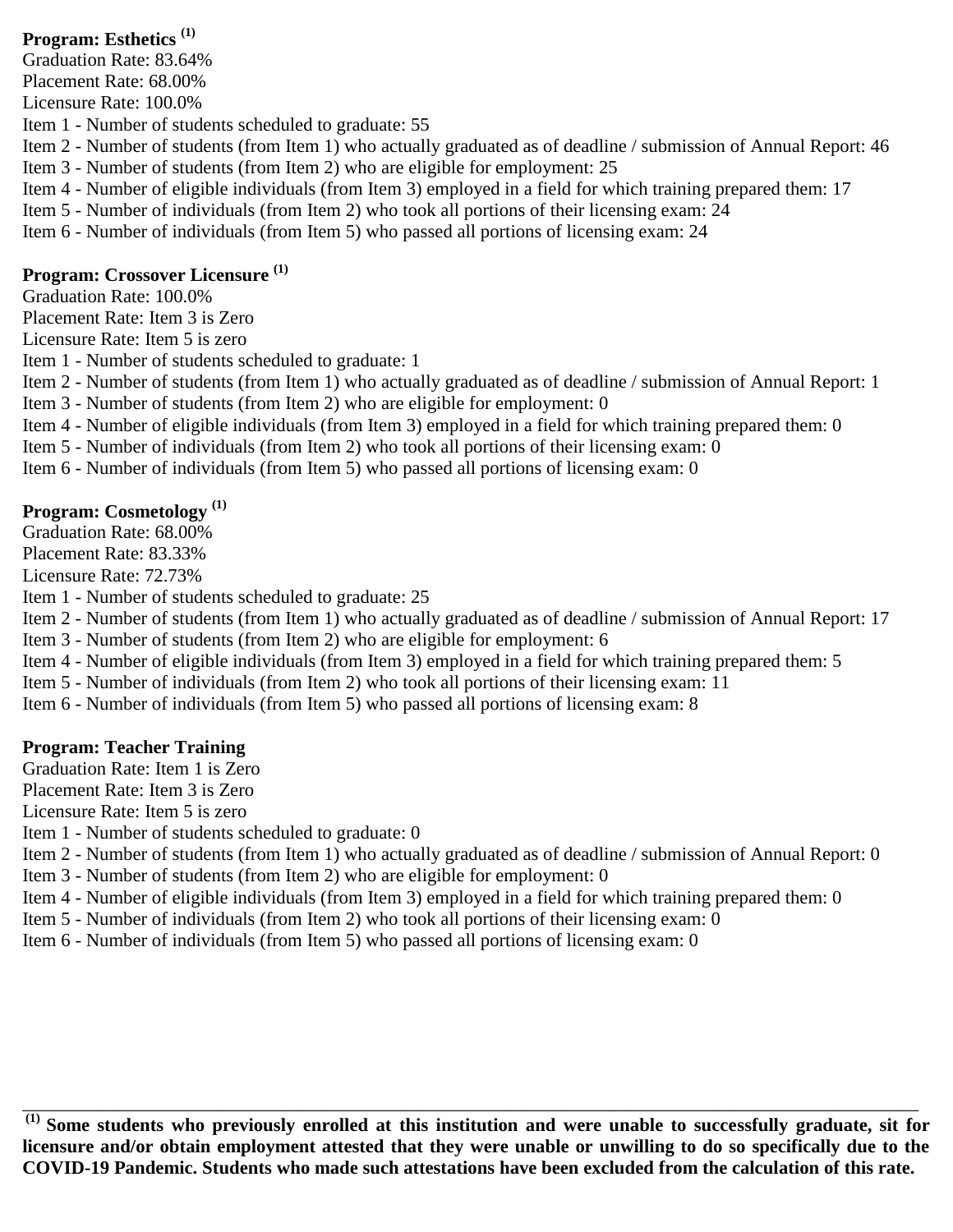As documented in our **2019** Annual Report: **Completion, Placement, Licensure Rate: (Combined date for both locations)**

- Completion Rate: 74.42%
- Placement Rate: 62.50%
- Licensure Rate: 85.33%

# **2019 Annual Report data by Course:**

### **Cosmetology:**

Completion Rate: Of the students that were scheduled to complete in 2019, 70.3% of them completed. Placement Rate: Of the students that are eligible for placement, 73.1% were placed in the field Licensure Rate: Of the students who completed and passed all parts of the licensure exam by 11/30/20, 78.3% of them passed.

### **Barbering:**

Completion Rate: Of the students that were scheduled to complete in 2019, 60.5% of them completed. Placement Rate: Of the students that are eligible for placement, 73.1% were placed in the field Licensure Rate: Of the students who completed and passed all parts of the licensure exam by 11/30/20, 64.7% of them passed.

### **Barber Crossover – 200 hrs:**

Completion Rate: Of the students that were scheduled to complete in 2019, 50% of them completed. Placement Rate: Of the students that are eligible for placement, 100% were placed in the field Licensure Rate: Of the students who completed and passed all parts of the licensure exam by 11/30/20, 100% of them passed.

### **Manicuring:**

Completion Rate: Of the students that were scheduled to complete in 2019 100% of them completed. Placement Rate: Of the students that are eligible for placement, 60% were placed in the field Licensure Rate: Of the students who completed and passed all parts of the licensure exam by 11/30/20, 100% of them passed.

### **Esthetician:**

Completion Rate: Of the students that were scheduled to complete in 2019, 90.5% of them completed. Placement Rate: Of the students that are eligible for placement, 47.4% were placed in the field Licensure Rate: Of the students who completed and passed all parts of the licensure exam by 11/30/20, 100% of them passed.

**Teacher Training (Cosmetology):** There was no data to report for this timeframe.

## **DATA BY LOCATION:**

## **LA QUINTA LOCATION:**

**Note: The institution's accrediting agency has allowed flexibilities to the institution in the publication of its student outcome rates if the COVID-19 Pandemic has significantly impacted the ability of students to successfully graduate, sit for licensure and/or obtain employment. Any rates reported below that have been modified in accordance with these flexibilities have been adjusted in one of the following manners as indicated. (1)**

As documented in our **2020** Annual Report: **Completion, Placement, Licensure Rate:**

 Completion Rate: Of the students that were scheduled to complete in 2020, 77.5% of them completed. Placement Rate: Of the students that are eligible for placement, 85.7% were placed in the field Licensure Rate: Of the students who completed and passed all parts of the licensure exam by 11/30/21, 92.3% of them passed.

**(1) Some students who previously enrolled at this institution and were unable to successfully graduate, sit for licensure and/or obtain employment attested that they were unable or unwilling to do so specifically due to the COVID-19 Pandemic. Students who made such attestations have been excluded from the calculation of this rate.**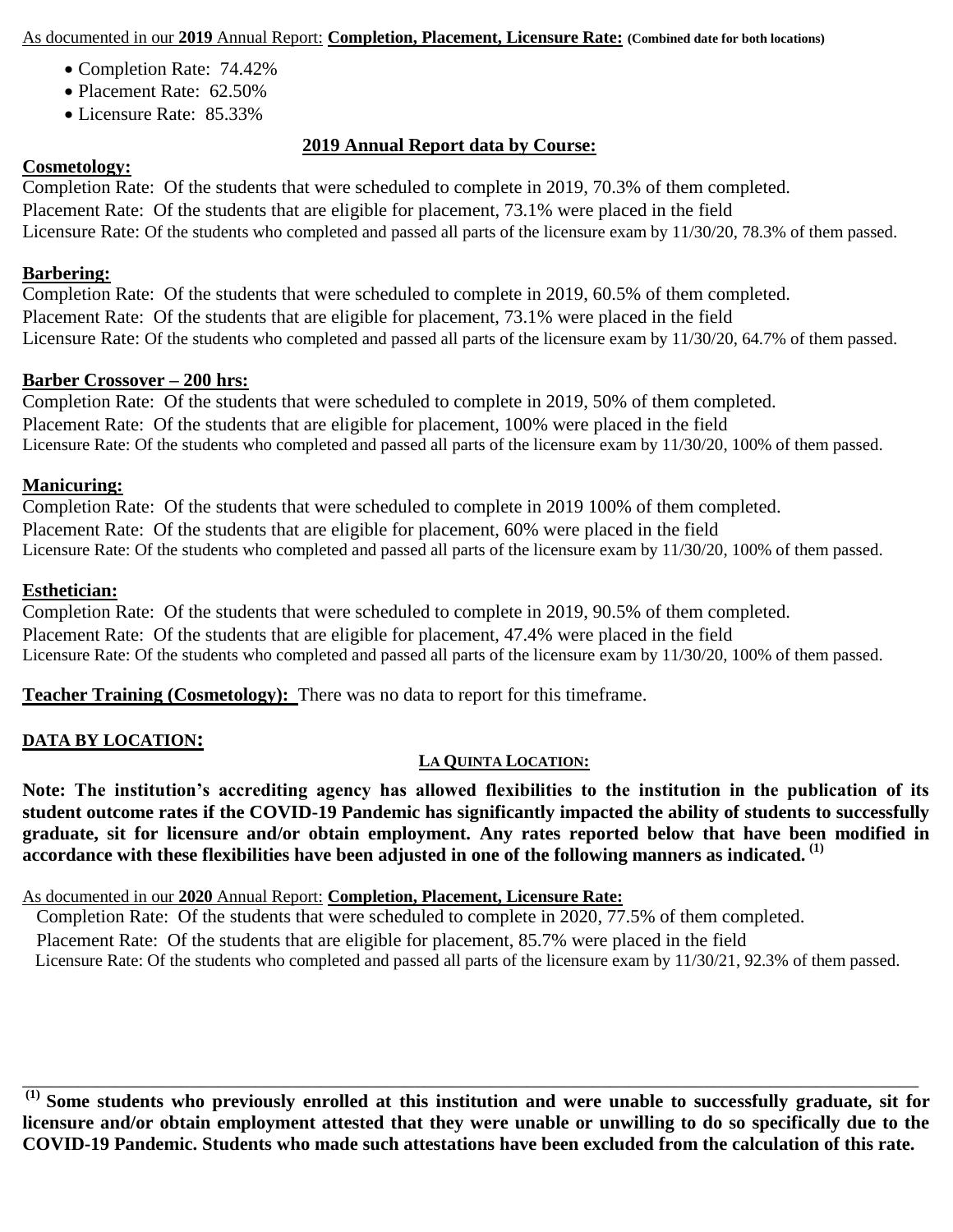# **2020 Annual Report data by Course:**

# **Cosmetology (1)**

# Completion Rate: Of the students that were scheduled to complete in 2020, 100% of them completed. Placement Rate: Of the students that are eligible for placement, 100% were placed in the field Licensure Rate: Of the students who completed and passed all parts of the licensure exam by 11/30/21, 50% of them passed.

# **Barbering (1)**

Completion Rate: Of the students that were scheduled to complete in 2020, 55.5% of them completed. Placement Rate: Of the students that are eligible for placement, 75% were placed in the field Licensure Rate: Of the students who completed and passed all parts of the licensure exam by 11/30/21, 100% of them passed.

# **Barber Crossover – 200 hrs(1)**

Completion Rate: Of the students that were scheduled to complete in 2020, 100% of them completed. Placement Rate: Of the students that are eligible for placement, 0% were placed in the field Licensure Rate: Of the students who completed and passed all parts of the licensure exam by 11/30/21, 0% of them passed.

# **Manicuring(1)**

Completion Rate: Of the students that were scheduled to complete in 2020, 100% of them completed. Placement Rate: Of the students that are eligible for placement, 100% were placed in the field Licensure Rate: Of the students who completed and passed all parts of the licensure exam by 11/30/21, 100% of them passed.

# **Esthetician (1)**

Completion Rate: Of the students that were scheduled to complete in 2020, 75% of them completed. Placement Rate: Of the students that are eligible for placement, 85.71% were placed in the field Licensure Rate: Of the students who completed and passed all parts of the licensure exam by 11/30/21, 100% of them passed.

**Teacher Training (Cosmetology):** There was no data to report for this timeframe.

## **HEMET LOCATION:**

**Note: The institution's accrediting agency has allowed flexibilities to the institution in the publication of its student outcome rates if the COVID-19 Pandemic has significantly impacted the ability of students to successfully graduate, sit for licensure and/or obtain employment. Any rates reported below that have been modified in accordance with these flexibilities have been adjusted in one of the following manners as indicated. (1)**

As documented in our **2020** Annual Report: **Completion, Placement, Licensure Rate:**

- Completion Rate: Of the students that were scheduled to complete in 2020, 72.37% of them completed.
- Placement Rate: Of the students that are eligible for placement, 73.53% were placed in the field
- Licensure Rate: Of the students who completed and passed all parts of the licensure exam by 11/30/21, 90.6% of them passed.

# **2020 Annual Report data by Course:**

# **Cosmetology (1)**

Completion Rate: Of the students that were scheduled to complete in 2020, 60% of them completed. Placement Rate: Of the students that are eligible for placement, 80% were placed in the field Licensure Rate: Of the students who completed and passed all parts of the licensure exam by 11/30/21, 77.78% of them passed.

**(1) Some students who previously enrolled at this institution and were unable to successfully graduate, sit for licensure and/or obtain employment attested that they were unable or unwilling to do so specifically due to the COVID-19 Pandemic. Students who made such attestations have been excluded from the calculation of this rate.**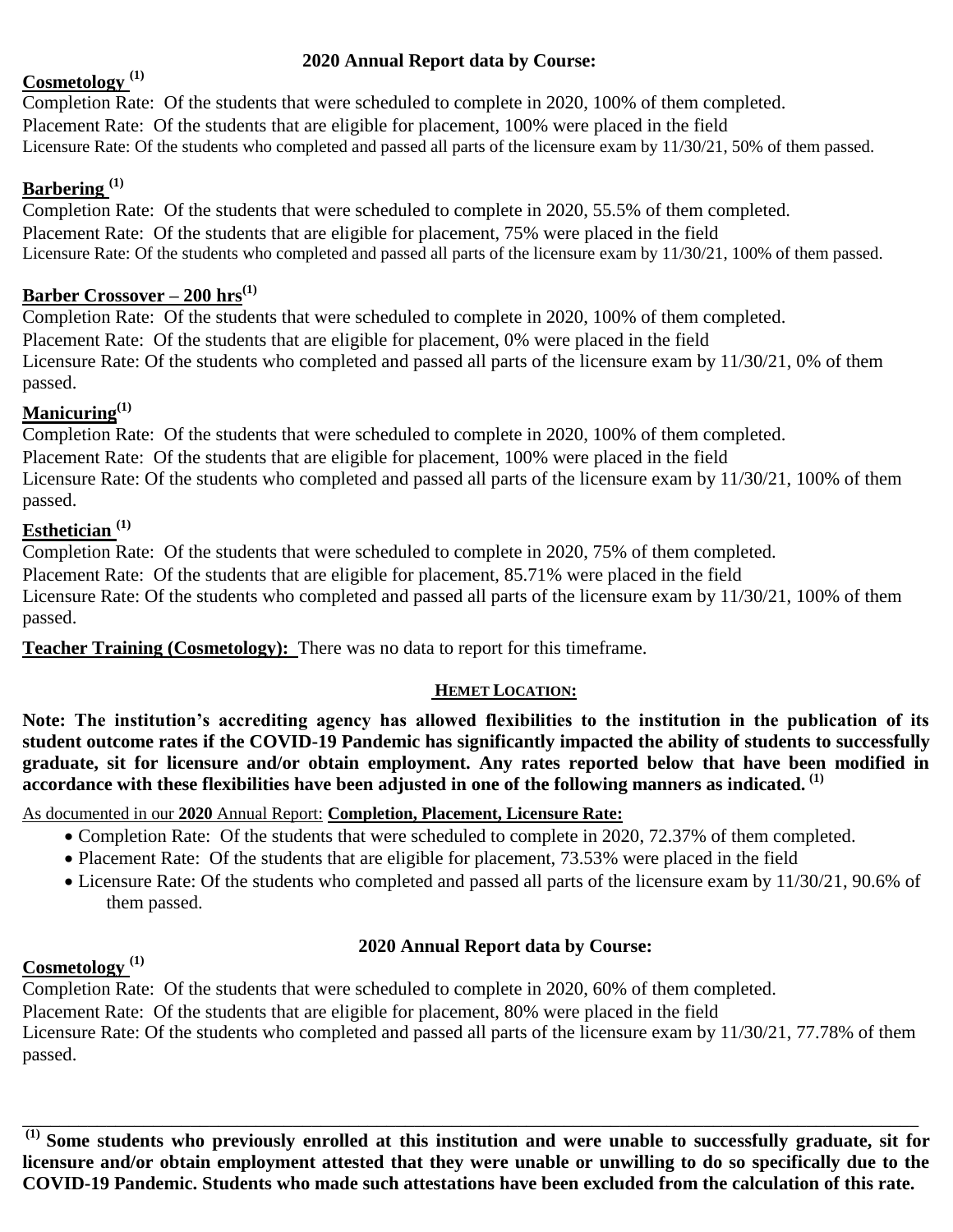# **Manicuring (1)**

Completion Rate: Of the students that were scheduled to complete in 2020, 100% of them completed. Placement Rate: Of the students that are eligible for placement, 100% were placed in the field Licensure Rate: Of the students who completed and passed all parts of the licensure exam by 11/30/21, 100% of them passed.

# **Esthetician (1)**

Completion Rate: Of the students that were scheduled to complete in 2020, 88.57% of them completed. Placement Rate: Of the students that are eligible for placement, 61.11% were placed in the field Licensure Rate: Of the students who completed and passed all parts of the licensure exam by 11/30/21, 100% of them passed.

## **Barbering**

Completion Rate: Of the students that were scheduled to complete in 2020, 43.75% of them completed. Placement Rate: Of the students that are eligible for placement, 85.71% were placed in the field Licensure Rate: Of the students who completed and passed all parts of the licensure exam by 11/30/21, 83.33% of them passed.

## **Barber Crossover – 200 hrs(1)**

Completion Rate: Of the students that were scheduled to complete in 2020, 100% of them completed. Placement Rate: Of the students that are eligible for placement, 100% were placed in the field Licensure Rate: Of the students who completed and passed all parts of the licensure exam by 11/30/21, 0% of them passed.

**Teacher Training (Cosmetology):** There was no data to report for this timeframe.

# **LA QUINTA LOCATION:**

## As documented in our **2019** Annual Report: **Completion, Placement, Licensure Rate:**

- Completion Rate: Of the students that were scheduled to complete in 2019, 71.7% of them completed.
- Placement Rate: Of the students that are eligible for placement, 52.6% were placed in the field
- Licensure Rate: Of the students who completed and passed all parts of the licensure exam by 11/30/20, 63% of them passed.

# **2019 Annual Report data by Course:**

## **Cosmetology:**

Completion Rate: Of the students that were scheduled to complete in 2019, 81.82% of them completed. Placement Rate: Of the students that are eligible for placement, 22.22% were placed in the field Licensure Rate: Of the students who completed and passed all parts of the licensure exam by 11/30/20, 42.86% of them passed.

# **Barbering:**

Completion Rate: Of the students that were scheduled to complete in 2019, 61.29% of them completed. Placement Rate: Of the students that are eligible for placement, 63.16% were placed in the field Licensure Rate: Of the students who completed and passed all parts of the licensure exam by 11/30/20, 50% of them passed.

## **Barber Crossover – 200 hrs:**

Completion Rate: Of the students that were scheduled to complete in 2019, 50% of them completed. Placement Rate: Of the students that are eligible for placement, 100% were placed in the field Licensure Rate: Of the students who completed and passed all parts of the licensure exam by 11/30/20, 100% of them passed.

# **Manicuring:**

Completion Rate: Of the students that were scheduled to complete in 2019, 100% of them completed. Placement Rate: Of the students that are eligible for placement, 100% were placed in the field Licensure Rate: Of the students who completed and passed all parts of the licensure exam by 11/30/20, 100% of them passed.

**(1) Some students who previously enrolled at this institution and were unable to successfully graduate, sit for licensure and/or obtain employment attested that they were unable or unwilling to do so specifically due to the COVID-19 Pandemic. Students who made such attestations have been excluded from the calculation of this rate.**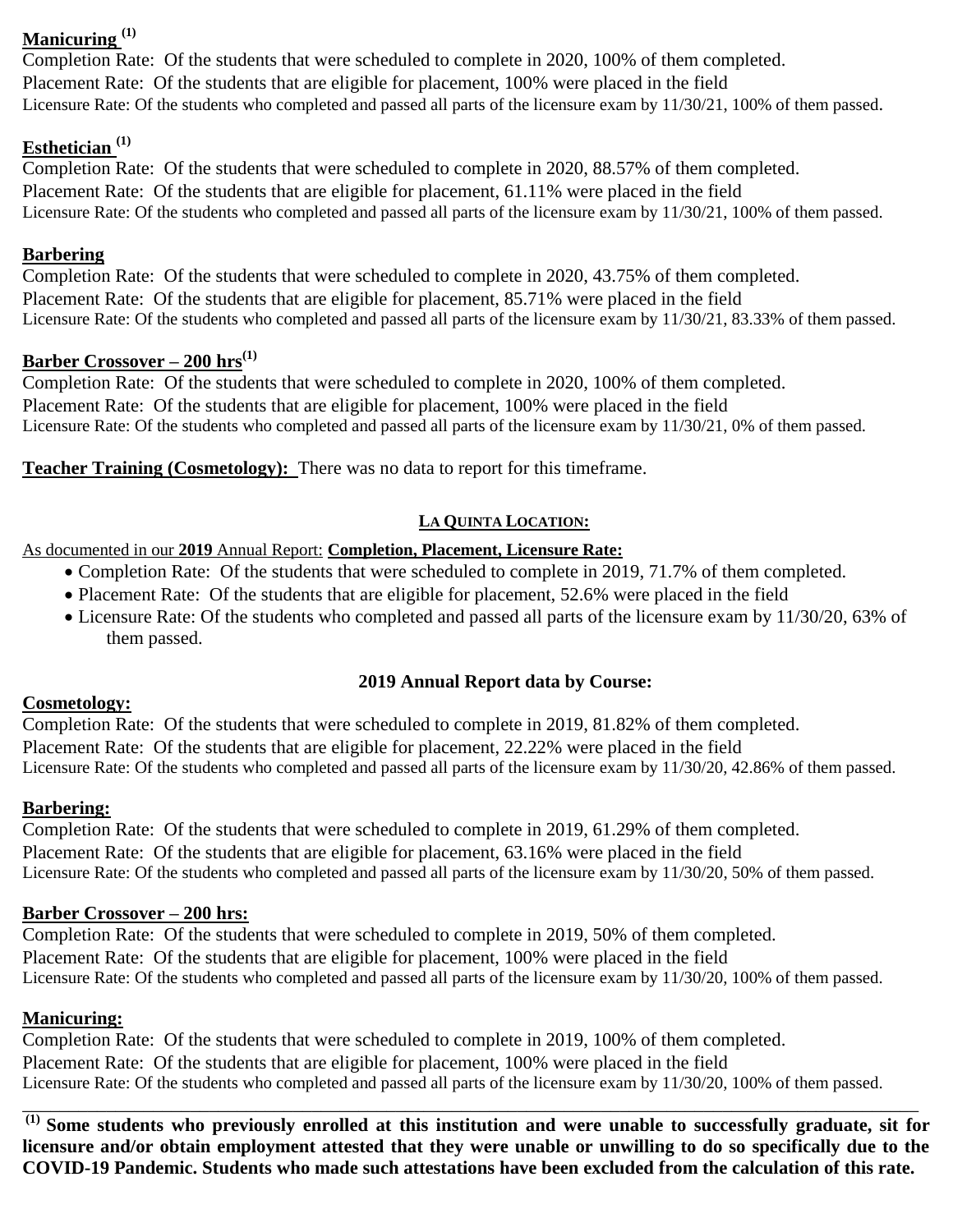### **Esthetician:**

Completion Rate: Of the students that were scheduled to complete in 2019, 100% of them completed. Placement Rate: Of the students that are eligible for placement, 50% were placed in the field Licensure Rate: Of the students who completed and passed all parts of the licensure exam by 11/30/20, 100% of them passed.

**Teacher Training (Cosmetology):** There was no data to report for this timeframe.

#### **HEMET LOCATION:**

As documented in our **2019** Annual Report: **Completion, Placement, Licensure Rate:**

- Completion Rate: Of the students that were scheduled to complete in 2019, 76.3% of them completed.
- Placement Rate: Of the students that are eligible for placement, 68.9% were placed in the field
- Licensure Rate: Of the students who completed and passed all parts of the licensure exam by 11/30/20, 98% of them passed.

#### **2019 Annual Report data by Course:**

### **Cosmetology:**

Completion Rate: Of the students that were scheduled to complete in 2019, 65.38% of them completed. Placement Rate: Of the students that are eligible for placement, 100% were placed in the field Licensure Rate: Of the students who completed and passed all parts of the licensure exam by 11/30/20, 93.75% of them passed.

## **Barbering:**

Completion Rate: Of the students that were scheduled to complete in 2019, 58.33% of them completed. Placement Rate: Of the students that are eligible for placement, 100% were placed in the field Licensure Rate: Of the students who completed and passed all parts of the licensure exam by 11/30/20, 100% of them passed.

## **Manicuring:**

Completion Rate: Of the students that were scheduled to complete in 2019, 100% of them completed. Placement Rate: Of the students that are eligible for placement, 50% were placed in the field Licensure Rate: Of the students who completed and passed all parts of the licensure exam by 11/30/20, 100% of them passed.

## **Esthetician:**

Completion Rate: Of the students that were scheduled to complete in 2019, 88.24% of them completed. Placement Rate: Of the students that are eligible for placement, 46.67% were placed in the field Licensure Rate: Of the students who completed and passed all parts of the licensure exam by 11/30/20, 100% of them passed.

**Barber Crossover – 200 hrs:** There was no data to report for this timeframe.

**Teacher Training (Cosmetology):** There was no data to report for this timeframe.

## **Cohort Default Rates:**

| FY 2016 | 21.2 |
|---------|------|
| FY2017  | 23.8 |
| FY2018  | 24.3 |